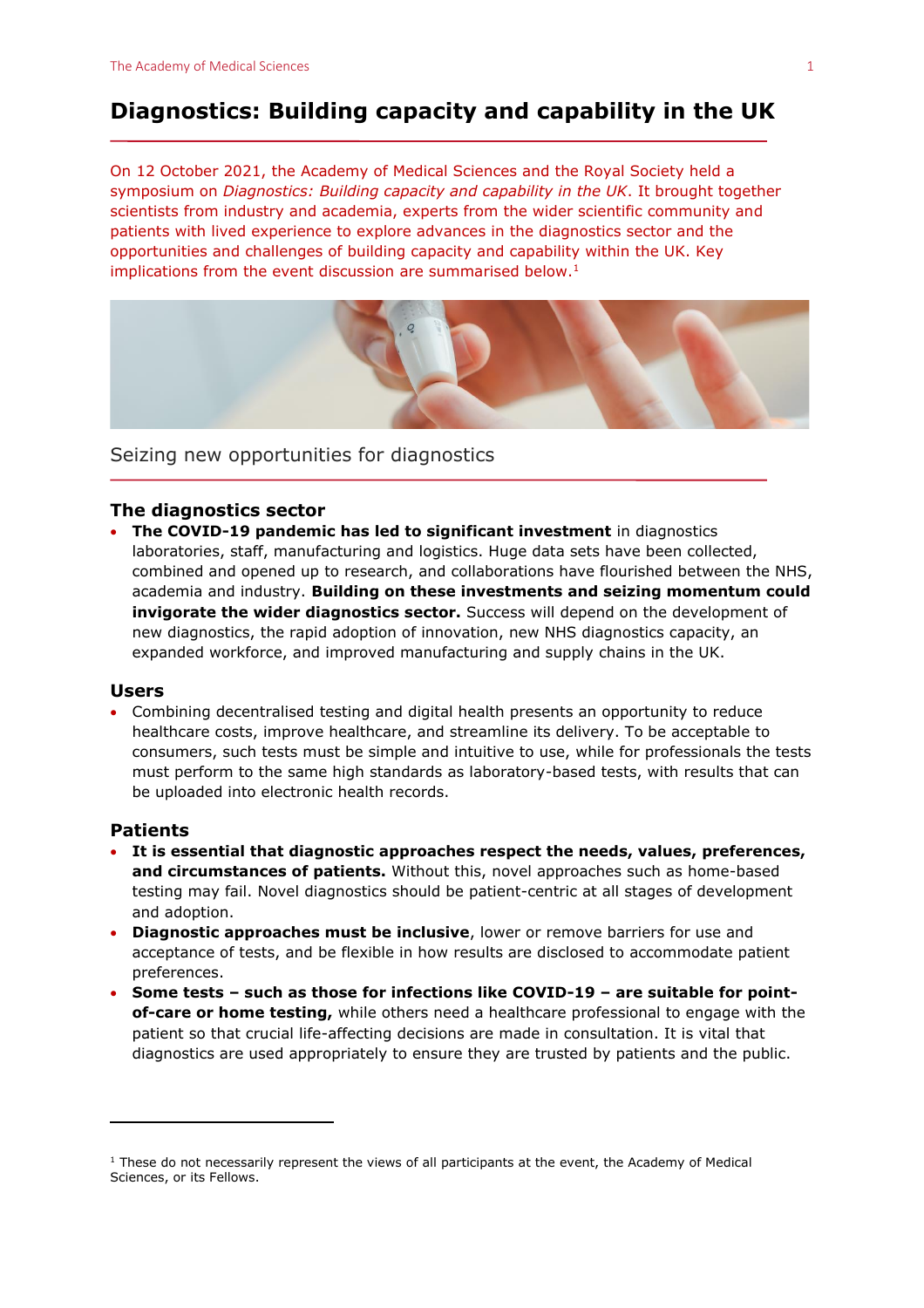#### Innovation in diagnostics

## **Rapid diagnosis**

- **Point-of-care COVID-19 testing has enabled rapid therapeutic intervention** and protected the health of the public and patients as they move throughout the NHS, social care and wider society. These simple, **easy-to-use tests do not require specialised staff** and similar technology can be used to identify acute respiratory infections, acute diarrhoea and genital infections. They may therefore offer a cost-effective way to triage patients or manage infections in public health settings.
- **Existing technologies, used in other fields, can also be applied to rapid diagnostics**. For example, the analysis of volatile organic compounds (VOCs) is now being developed as a triage test for oesophageal, gastric pancreatic and colorectal cancers – diseases where early diagnosis is particularly important – with promising early results. These could open up a new era for early detection and diagnosis with significant implications for reducing deaths from certain cancers.

# **Imaging, AI and digitisation**

- Unlike molecular tests for infections that give a clear positive/negative result, image-based diagnostics – for example the radiological images of cancers – require clinical interpretation. **New computational methods and artificial intelligence (AI) can be used to analyse such images,** supporting triaging of patients based on their risk. This could free up clinician time to spend more time directly with patients.
- **Image digitisation and AI algorithms are also being applied to the analysis of solid specimens, such as from cancer biopsies.** The algorithms assist clinical interpretation and guide therapies, help get results back to patients more rapidly, and can provide novel insights into the biology of disease. Challenges to the rollout of this technology include the volume of data generated, and issues with the interoperability of systems.

Advancing innovative diagnostics into clinical practice

# **Funding**

- The early stages of diagnostics development are often funded through Government and charitable research funders, with academic research feeding a pipeline of products and companies. This pipeline is supported by university translation offices, by Government support such as through Innovate UK, and by venture capital investment. Public and charitable funding is therefore vital to the sustainability of the diagnostics sector.
- For investors, diagnostics are often seen as carrying just as much investment risks and clinical trial regulations as medicines, but also sometimes lacking a clear path to commercialisation and adoption. **Bringing stakeholders together can help to define this path, with academics articulating the function and impact of the diagnostic, and these being validated with patients and clinicians.**
- The teams involved are also crucial to success **an essential part of venture capital decision-making is whether the right team is in place to drive a technology forwards.** Team science and collaboration across industry, academia and the NHS is essential to a healthy and innovative diagnostics sector.

#### **Approval and adoption**

• Diagnostics cover a range of different areas and technologies – including genomic tests, tests for blood-borne infections or proteins, and imaging. A 'one-size fits all' approach can be difficult, especially considering the types of clinical data that need to be collected and validated. **Clear evidence requirements and well-established clinical trial methodologies can support confidence to pursue novel approaches, especially in**